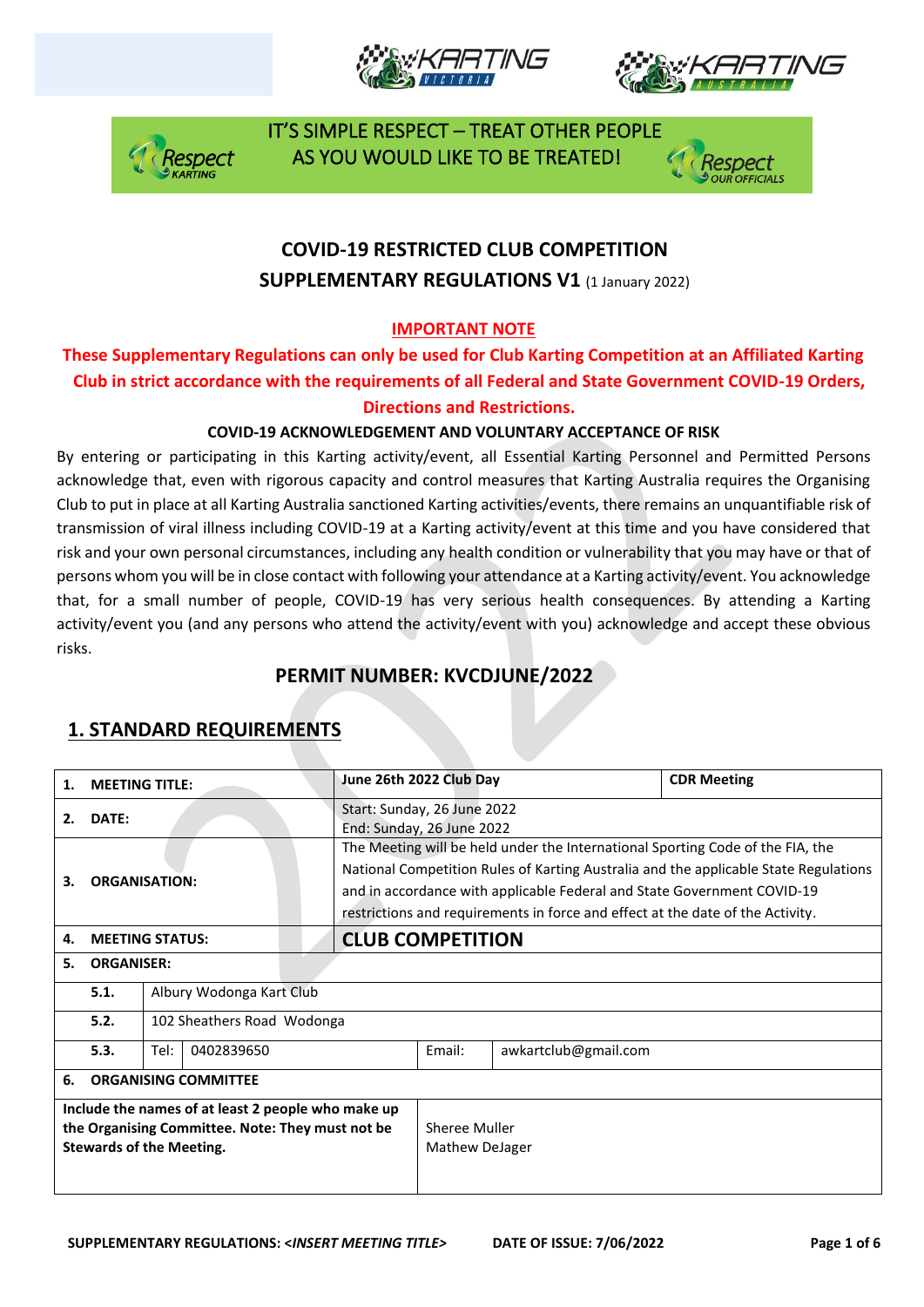







| 7. ESSENTIAL OFFICIALS (Ref: General Rules Chapter 7 Rule 4 - "Essential Officials")                                                                     |                                                                                                 |  |  |  |  |
|----------------------------------------------------------------------------------------------------------------------------------------------------------|-------------------------------------------------------------------------------------------------|--|--|--|--|
| <b>Stewards of The Meeting</b><br>Note: Chief Steward Must be Grade 3 or Higher                                                                          | James Reynolds (Chief Steward)                                                                  |  |  |  |  |
| Clerk of the Course                                                                                                                                      | John Reynolds                                                                                   |  |  |  |  |
| Note: Up to 35 Entries May be Grade 4 or Higher. More than 35 Entries* Must be Grade 3 or Higher<br>* See General Rules Chapter 7 Rule 4 Guidance Note 2 |                                                                                                 |  |  |  |  |
| Chief Scrutineer: May be Grade 4 or Higher                                                                                                               | Dave Galley                                                                                     |  |  |  |  |
| Chief Timekeeper:                                                                                                                                        | <b>Sheree Muller</b>                                                                            |  |  |  |  |
| <b>Emergency and Medical Services:</b>                                                                                                                   | Albury Wodonga First Aid                                                                        |  |  |  |  |
| <b>OTHER OFFICIALS</b><br>8.                                                                                                                             |                                                                                                 |  |  |  |  |
| Assistant Clerk Of The Course:                                                                                                                           | Wayne Hawkins                                                                                   |  |  |  |  |
| Starter                                                                                                                                                  | Clerk of course and assistants are judges of fact for the start <insert<br>Name&gt;</insert<br> |  |  |  |  |
| <b>Scales Marshal</b>                                                                                                                                    | Dave Galley                                                                                     |  |  |  |  |
| 9. CIRCUIT DETAILS                                                                                                                                       |                                                                                                 |  |  |  |  |
| <b>Circuit Name:</b>                                                                                                                                     | Wodonga Karting Complex                                                                         |  |  |  |  |
| <b>Circuit Address:</b>                                                                                                                                  | 102 Sheathers Road Wodonga Victoria                                                             |  |  |  |  |
| <b>Track Length:</b>                                                                                                                                     | 780 metres old track layout                                                                     |  |  |  |  |
| <b>Direction Of Racing:</b>                                                                                                                              | Clockwise                                                                                       |  |  |  |  |
| <b>Track Density:</b>                                                                                                                                    | 36                                                                                              |  |  |  |  |
| <b>Notice Board:</b>                                                                                                                                     | Adjacent to Secretary's office                                                                  |  |  |  |  |
| <b>Stewards Office:</b>                                                                                                                                  | Adjacent to Secretary's office                                                                  |  |  |  |  |
| <b>Mechanical Breakdown Lane:</b>                                                                                                                        | Will be in use at this Meeting.                                                                 |  |  |  |  |
| Parc Fermé:                                                                                                                                              | Includes In grid, scales area, scales shed and tech shed.                                       |  |  |  |  |

# **2. ADMINISTRATION**

| 1.                        | Anyone that holds a KA karting licence may compete at club events                        |  |  |  |
|---------------------------|------------------------------------------------------------------------------------------|--|--|--|
| 2.                        | The Club must maintain a register of all permitted persons who enter the Circuit for the |  |  |  |
|                           | Event.                                                                                   |  |  |  |
| З.                        | The number of entries in the Event is strictly limited by Government Directions/Orders.  |  |  |  |
|                           | Pre-entry for the Event is essential. There will be NO ENTRIES ACCEPTED ON THE DAY.      |  |  |  |
|                           | The Competition Groups listed below are permitted to compete at this Meeting.            |  |  |  |
| <b>COMPETITION GROUPS</b> | Competition Group names as listed in the 2022 Australian Karting Manual Competition      |  |  |  |
|                           | Rules Chapter 5 Rule 7 must be used.                                                     |  |  |  |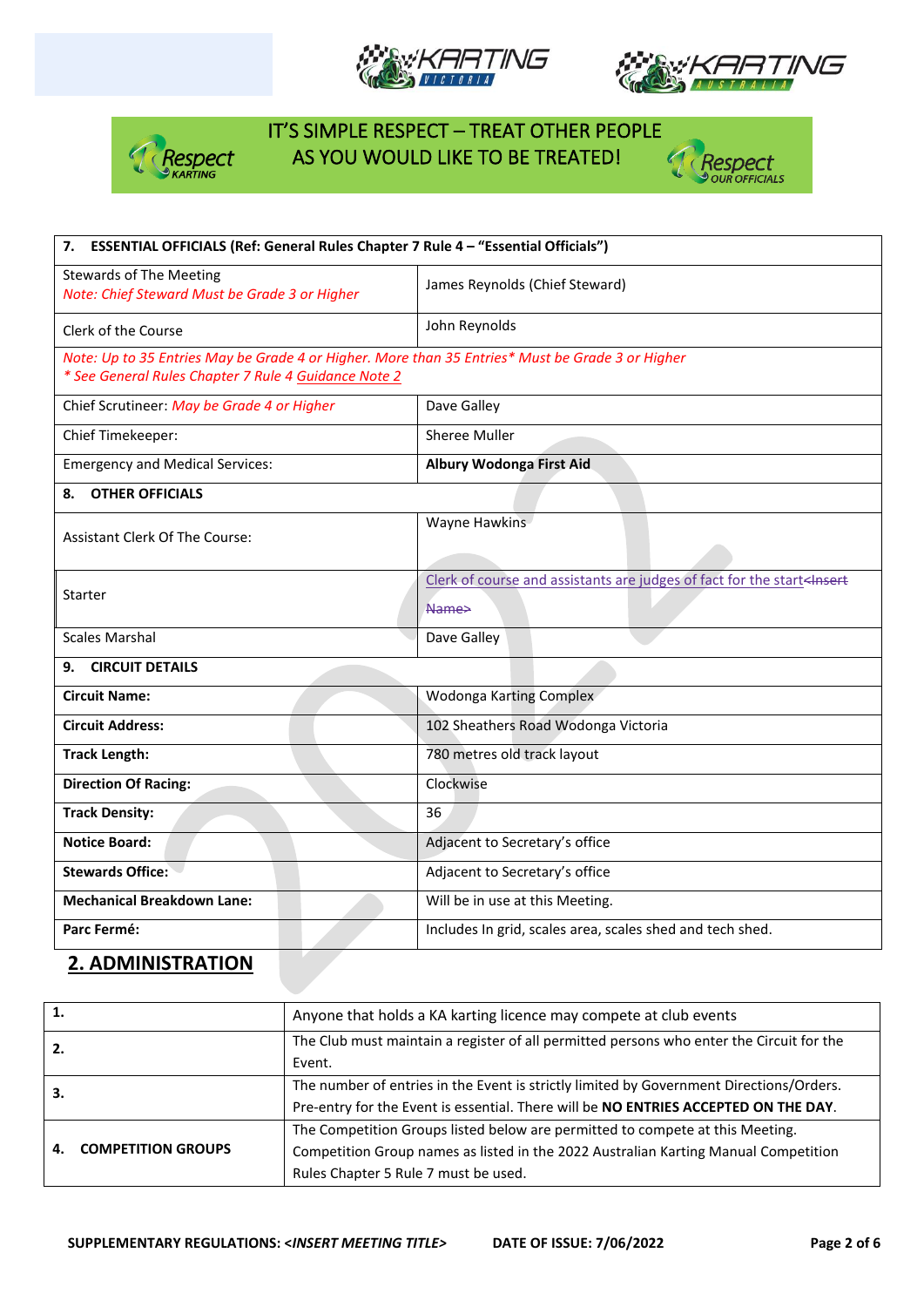







|                                                                                                                                                                                                                                                                                                                                                                                                                                                                                                                                                                                                                                 |           | See the Important Notes for Clubs About 4SS Racing (Class Rules, Chapter 20) |                             |                   |                                                                                                                                       |  |  |
|---------------------------------------------------------------------------------------------------------------------------------------------------------------------------------------------------------------------------------------------------------------------------------------------------------------------------------------------------------------------------------------------------------------------------------------------------------------------------------------------------------------------------------------------------------------------------------------------------------------------------------|-----------|------------------------------------------------------------------------------|-----------------------------|-------------------|---------------------------------------------------------------------------------------------------------------------------------------|--|--|
| <b>Competition Group</b>                                                                                                                                                                                                                                                                                                                                                                                                                                                                                                                                                                                                        |           | <b>Eligible Classes for each Competition Group</b>                           |                             |                   |                                                                                                                                       |  |  |
| Cadet                                                                                                                                                                                                                                                                                                                                                                                                                                                                                                                                                                                                                           |           | Cadet 9                                                                      | Cadet 12                    | Cadet 4SS         | <b>NOTE: Cadet 9 and Cadet 4SS MUST be</b><br>arranged behind Cadet 12.                                                               |  |  |
| <b>Junior (Lower Performance)</b>                                                                                                                                                                                                                                                                                                                                                                                                                                                                                                                                                                                               |           | KA4                                                                          | 4SS Junior                  | Yamaha            |                                                                                                                                       |  |  |
| <b>Junior (Higher Performance)</b>                                                                                                                                                                                                                                                                                                                                                                                                                                                                                                                                                                                              |           | KA3                                                                          | KA <sub>2</sub>             | <b>Junior Max</b> | Junior Performance                                                                                                                    |  |  |
| <b>Senior 4 Stroke</b>                                                                                                                                                                                                                                                                                                                                                                                                                                                                                                                                                                                                          |           | 4SS Senior                                                                   | 4SS<br>Supermaxx            |                   |                                                                                                                                       |  |  |
| <b>Senior (Lower Performance)</b>                                                                                                                                                                                                                                                                                                                                                                                                                                                                                                                                                                                               |           | KA4                                                                          | KA3                         | Yamaha            | TaG 125 Restricted                                                                                                                    |  |  |
| <b>Senior TaG</b>                                                                                                                                                                                                                                                                                                                                                                                                                                                                                                                                                                                                               |           | <b>TaG 125</b>                                                               | X30                         |                   |                                                                                                                                       |  |  |
| <b>Open Performance</b>                                                                                                                                                                                                                                                                                                                                                                                                                                                                                                                                                                                                         |           | KZ <sub>2</sub>                                                              | D <sub>D</sub> <sub>2</sub> | Gearbox           | Open Performance                                                                                                                      |  |  |
| $\bullet$<br>(2) groups.                                                                                                                                                                                                                                                                                                                                                                                                                                                                                                                                                                                                        |           |                                                                              |                             |                   | Should any Competition Group reach 80% of the Track Density, the Classes in that Competition Group may be split into two              |  |  |
| <b>ENTRIES</b><br>5.                                                                                                                                                                                                                                                                                                                                                                                                                                                                                                                                                                                                            |           |                                                                              |                             |                   |                                                                                                                                       |  |  |
| 2.1 ENTRIES OPEN:                                                                                                                                                                                                                                                                                                                                                                                                                                                                                                                                                                                                               | 7/06/2022 |                                                                              |                             |                   |                                                                                                                                       |  |  |
| 2.2 ENTRIES CLOSE:                                                                                                                                                                                                                                                                                                                                                                                                                                                                                                                                                                                                              |           | 9.00pm Thursday 23/06/2022<br>NO LATE ENTRIES ACCEPTED.                      |                             |                   |                                                                                                                                       |  |  |
| 6. ENTRY FEE                                                                                                                                                                                                                                                                                                                                                                                                                                                                                                                                                                                                                    |           |                                                                              |                             |                   |                                                                                                                                       |  |  |
| 3.1 The Entry Fee for each Competition Group at this Meeting including GST and the TDF levy is as follows:                                                                                                                                                                                                                                                                                                                                                                                                                                                                                                                      |           |                                                                              |                             |                   |                                                                                                                                       |  |  |
| <b>Competition Group Name</b>                                                                                                                                                                                                                                                                                                                                                                                                                                                                                                                                                                                                   |           |                                                                              |                             |                   | <b>Entry Fee</b>                                                                                                                      |  |  |
| All Groups                                                                                                                                                                                                                                                                                                                                                                                                                                                                                                                                                                                                                      |           |                                                                              |                             |                   | \$50                                                                                                                                  |  |  |
| Second or Third Groups Entered                                                                                                                                                                                                                                                                                                                                                                                                                                                                                                                                                                                                  |           |                                                                              |                             |                   | \$35                                                                                                                                  |  |  |
| <b>ENTRY PROCEDURE</b><br>7.                                                                                                                                                                                                                                                                                                                                                                                                                                                                                                                                                                                                    |           |                                                                              |                             |                   |                                                                                                                                       |  |  |
| 4.1 Each Entry for this Meeting must be made using the CMS as follows:<br>Log on to your driver information via http://www.karting.net.au/<br>• Click on the licence and entries icon (top centre of the screen)<br>Click on the "Enter a Race Meeting" icon<br>Enter your log on details<br>Under 'My Details' functions, choose 'Pre Enter Race Meeting'<br>Choose the State in which the Meeting is being held<br>Choose the Club who is the Organiser of the Meeting<br>4.2 Payment of the Entry Fee can be made as follows:<br>Credit card Payments can be made via CMS using SecurePay ONLY. Credit card fees will apply. |           |                                                                              |                             |                   |                                                                                                                                       |  |  |
| <b>MINIMUM ENTRIES</b><br>8.<br>5.1 4 is the minimum number of pre-entries which must be received for each Competition Group.                                                                                                                                                                                                                                                                                                                                                                                                                                                                                                   |           |                                                                              |                             |                   |                                                                                                                                       |  |  |
|                                                                                                                                                                                                                                                                                                                                                                                                                                                                                                                                                                                                                                 |           |                                                                              |                             |                   | 5.2 If insufficient entries are received for a Competition Group to form in its own right, the Competition Group must be consolidated |  |  |
| in accordance with the Competition Rules Chapter $1 -$ Rule 9.                                                                                                                                                                                                                                                                                                                                                                                                                                                                                                                                                                  |           |                                                                              |                             |                   |                                                                                                                                       |  |  |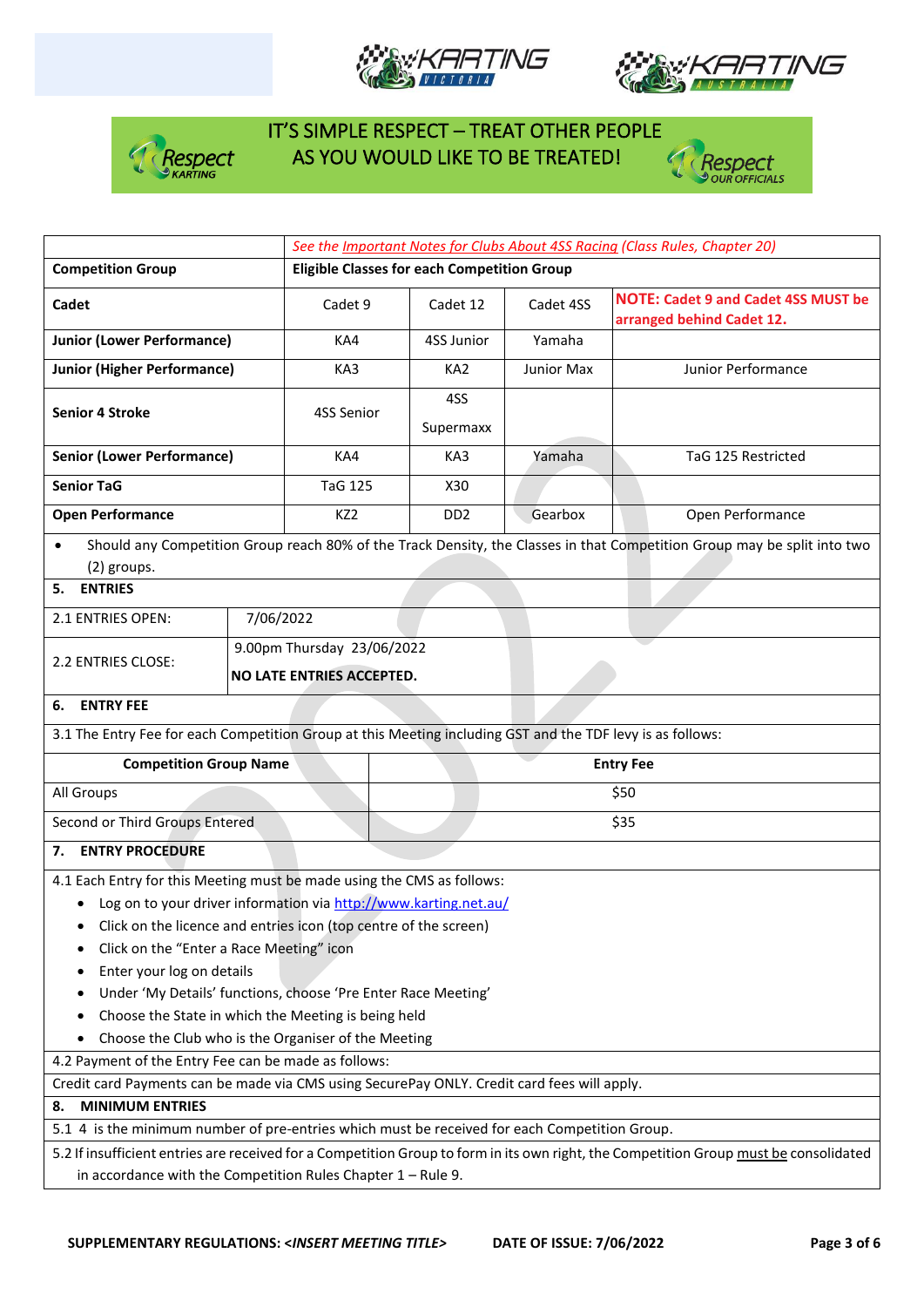







#### **9. BRING A MATE SESSION**

6.1 A "Bring a Mate" session Will not be conducted at this Meeting.

#### **10. TEAMS COMPETITION**

7.1 Teams Competition Will Not be conducted at this Meeting.

#### **3. SPECIFIC COVID-19 RESTRICTION AND MITIGATION REQUIREMENTS**

| <b>COVIDSafe ACTION PLAN (When required at law)</b>                                                          |                                                                                                                                                                                   |  |  |  |  |  |  |  |  |
|--------------------------------------------------------------------------------------------------------------|-----------------------------------------------------------------------------------------------------------------------------------------------------------------------------------|--|--|--|--|--|--|--|--|
| The Club has completed a COVIDSafe Action Plan and submitted it to the relevant State Government Department. |                                                                                                                                                                                   |  |  |  |  |  |  |  |  |
|                                                                                                              | All actions identified as being required to be done to create a COVIDSafe Event and Club facility must be carried out prior to and                                                |  |  |  |  |  |  |  |  |
|                                                                                                              | during the Event.                                                                                                                                                                 |  |  |  |  |  |  |  |  |
| 1.                                                                                                           | PERMITTED AND NON-PERMITTED PERSONS                                                                                                                                               |  |  |  |  |  |  |  |  |
|                                                                                                              | No person who has symptoms consistent with COVID-19 (this includes any fever, respiratory                                                                                         |  |  |  |  |  |  |  |  |
| 1.1.                                                                                                         | symptoms, shortness of breath, sore throat, cough, lack of smell or fatigue) is permitted to attend                                                                               |  |  |  |  |  |  |  |  |
|                                                                                                              | the Circuit or participate in the Event.                                                                                                                                          |  |  |  |  |  |  |  |  |
|                                                                                                              | Any person who starts to feel unwell or to exhibit symptoms of COVID-19 during the Event must                                                                                     |  |  |  |  |  |  |  |  |
| 1.2.                                                                                                         | immediately avoid contact with all persons at the Circuit and MUST IMMEDIATELY LEAVE the                                                                                          |  |  |  |  |  |  |  |  |
|                                                                                                              | Circuit.                                                                                                                                                                          |  |  |  |  |  |  |  |  |
|                                                                                                              |                                                                                                                                                                                   |  |  |  |  |  |  |  |  |
| 2.                                                                                                           | SOCIAL DISTANCING AND DENSITY REQUIRMENTS                                                                                                                                         |  |  |  |  |  |  |  |  |
| 2.1.                                                                                                         | Government prescribed Social Distancing measures must always be observed.                                                                                                         |  |  |  |  |  |  |  |  |
| 2.2.                                                                                                         | The use by Permitted Persons of any indoor facilities is strictly limited by the Density Quotient of the room as included                                                         |  |  |  |  |  |  |  |  |
|                                                                                                              | in the Club's COVIDSafe Action Plan.                                                                                                                                              |  |  |  |  |  |  |  |  |
| 2.3.                                                                                                         | Food service provided at the Event must fully comply with all State Public Health<br>Authority                                                                                    |  |  |  |  |  |  |  |  |
|                                                                                                              | Orders/Directions/Regulations.                                                                                                                                                    |  |  |  |  |  |  |  |  |
|                                                                                                              | Hand Hygiene must be available at all food service outlets.                                                                                                                       |  |  |  |  |  |  |  |  |
|                                                                                                              | Regular cleaning in accordance with the Club's COVIDSafe Action Plan MUST be carried out throughout the Event.                                                                    |  |  |  |  |  |  |  |  |
| 3.                                                                                                           | <b>Check In Requirements</b>                                                                                                                                                      |  |  |  |  |  |  |  |  |
| 3.1                                                                                                          | All Attendees MUST complete and submit the compulsory State Government issued QR Code Check-In upon arrival                                                                       |  |  |  |  |  |  |  |  |
|                                                                                                              | at the venue if required by the State or Federal Government.                                                                                                                      |  |  |  |  |  |  |  |  |
| 4.                                                                                                           |                                                                                                                                                                                   |  |  |  |  |  |  |  |  |
| 4.1                                                                                                          | HYGIENE FACILITIES - TOILET/WASHROOM FACILITIES and HAND SANITISER<br>The Club is required to provide facilities to ensure general and sensible hygiene practices are maintained. |  |  |  |  |  |  |  |  |
| 4.2                                                                                                          | Toilet and washroom facilities at the Circuit must be open and available for use.                                                                                                 |  |  |  |  |  |  |  |  |
|                                                                                                              | Washroom facilities must be properly equipped with liquid soap, running water and either air hand driers or paper                                                                 |  |  |  |  |  |  |  |  |
|                                                                                                              | towels.                                                                                                                                                                           |  |  |  |  |  |  |  |  |
| 4.3                                                                                                          | The toilets and washroom facilities must be cleaned at least once during the day or as otherwise required in                                                                      |  |  |  |  |  |  |  |  |
|                                                                                                              | accordance with the Club's COVIDSafe Action Plan                                                                                                                                  |  |  |  |  |  |  |  |  |
|                                                                                                              | It is strongly recommended that Essential Karting Personnel and Permitted Persons bring their own supply of hand                                                                  |  |  |  |  |  |  |  |  |
| 4.4                                                                                                          | sanitiser for use in accordance with government recommendations in addition to hand sanitiser that is supplied by the                                                             |  |  |  |  |  |  |  |  |
|                                                                                                              | Club.                                                                                                                                                                             |  |  |  |  |  |  |  |  |
|                                                                                                              |                                                                                                                                                                                   |  |  |  |  |  |  |  |  |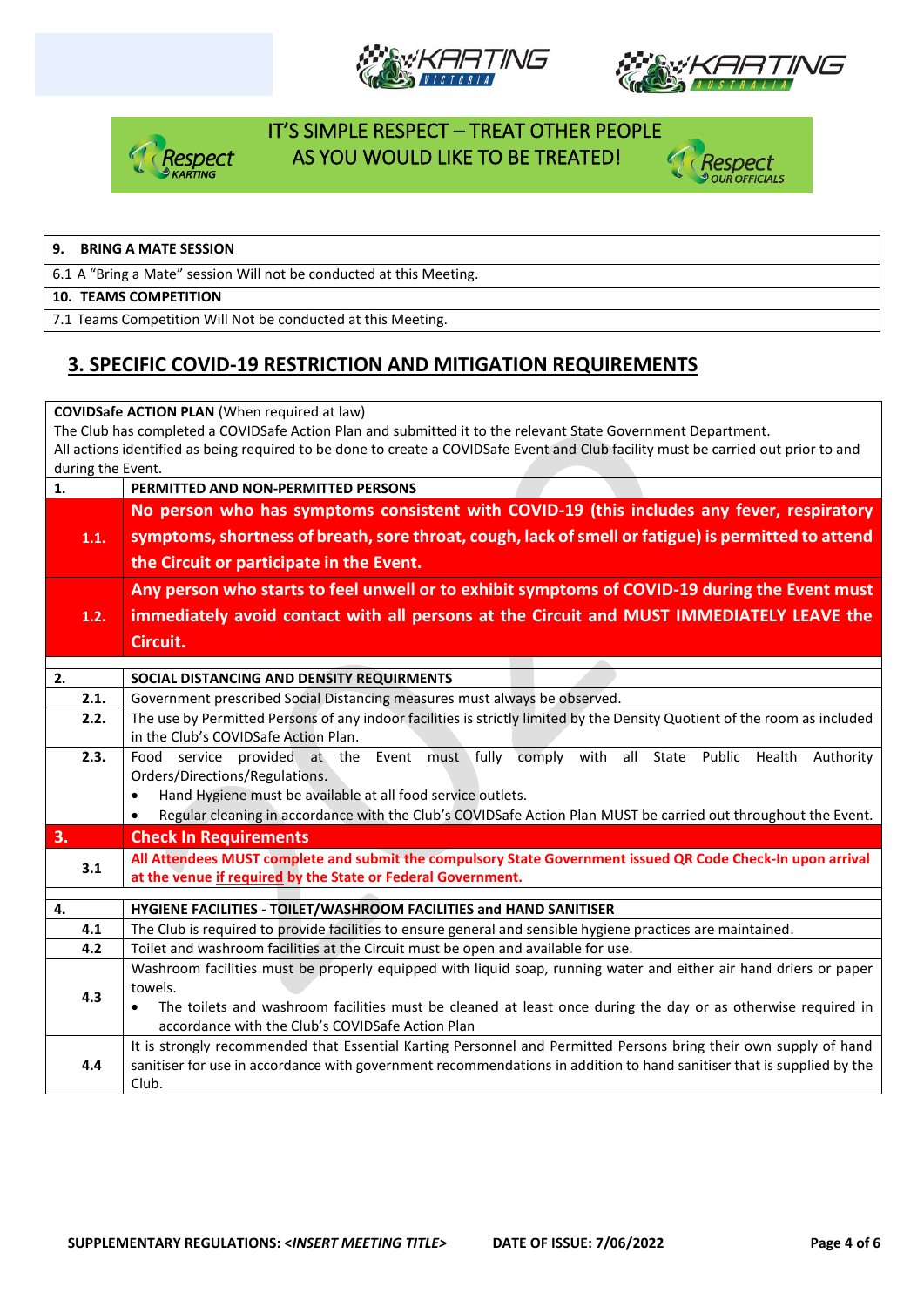







### **4. COMPETITION**

| 1.<br><b>FORMAT OF RACING - CLUB COMPETITION GROUPS</b> |                                                                                                   |                                                                                                     |        |                                                                                                              |                  |                                                                                                                                    |  |  |  |
|---------------------------------------------------------|---------------------------------------------------------------------------------------------------|-----------------------------------------------------------------------------------------------------|--------|--------------------------------------------------------------------------------------------------------------|------------------|------------------------------------------------------------------------------------------------------------------------------------|--|--|--|
| 1.1                                                     | <b>Practice</b>                                                                                   | 1 Practice session/s of 10 minutes will be held.                                                    |        |                                                                                                              |                  |                                                                                                                                    |  |  |  |
| 1.2                                                     | Qualifying                                                                                        | There Will Not be Timed Qualifying at this Event.                                                   |        |                                                                                                              |                  |                                                                                                                                    |  |  |  |
|                                                         |                                                                                                   |                                                                                                     |        |                                                                                                              |                  |                                                                                                                                    |  |  |  |
| 1.3                                                     | <b>Heats &amp; Final</b>                                                                          | The system of gridding will be in accordance with State Regulations - Club Competition Format No. 2 |        |                                                                                                              |                  |                                                                                                                                    |  |  |  |
| <b>DISTANCES</b><br>2.                                  |                                                                                                   |                                                                                                     |        |                                                                                                              |                  |                                                                                                                                    |  |  |  |
| Qualifying                                              |                                                                                                   |                                                                                                     | Heat 1 | 10 Laps                                                                                                      | Heat 2           | 10 Laps                                                                                                                            |  |  |  |
| Heat 3                                                  |                                                                                                   | 10 Laps                                                                                             | Final  | 20 Laps                                                                                                      |                  |                                                                                                                                    |  |  |  |
| 3.                                                      | <b>ACCESS TO CIRCUIT</b>                                                                          |                                                                                                     |        |                                                                                                              |                  |                                                                                                                                    |  |  |  |
| 3.1                                                     |                                                                                                   |                                                                                                     |        | Competitors will be permitted to enter the Circuit from 7.00am on 26/06/2022                                 |                  |                                                                                                                                    |  |  |  |
| 4.                                                      | <b>DRIVERS BRIEFING</b>                                                                           |                                                                                                     |        |                                                                                                              |                  |                                                                                                                                    |  |  |  |
| 4.1                                                     |                                                                                                   |                                                                                                     |        | Drivers Briefing notes will be advised in an electronic format OR over the PA system to all Competitors. Any |                  |                                                                                                                                    |  |  |  |
| 5.                                                      | <b>SCRUTINEERING</b>                                                                              |                                                                                                     |        | questions should be directed to the Chief Steward prior to the start of Competition.                         |                  |                                                                                                                                    |  |  |  |
|                                                         |                                                                                                   |                                                                                                     |        |                                                                                                              |                  |                                                                                                                                    |  |  |  |
| 5.1                                                     | All Competitors will be required to complete an electronic Scrutineering Form via the link below. |                                                                                                     |        |                                                                                                              |                  |                                                                                                                                    |  |  |  |
|                                                         | https://kartingaustralia.wufoo.com/forms/ke5irs90p046ov/                                          |                                                                                                     |        |                                                                                                              |                  |                                                                                                                                    |  |  |  |
| 5.2                                                     | This form will be submitted to the Race Secretary in an electronic format.                        |                                                                                                     |        |                                                                                                              |                  |                                                                                                                                    |  |  |  |
|                                                         | <b>FUEL</b><br>6.                                                                                 |                                                                                                     |        |                                                                                                              |                  |                                                                                                                                    |  |  |  |
| 6.1                                                     | PULP and E10 PULP are the only fuels permitted to be used at this Meeting.                        |                                                                                                     |        |                                                                                                              |                  |                                                                                                                                    |  |  |  |
| 6.2                                                     | Control Fuel Will Not be used at this Meeting.                                                    |                                                                                                     |        |                                                                                                              |                  |                                                                                                                                    |  |  |  |
|                                                         | <b>TIMETABLE</b><br>7.                                                                            |                                                                                                     |        |                                                                                                              |                  |                                                                                                                                    |  |  |  |
| 7.1                                                     | Sunday 26/06/2022                                                                                 |                                                                                                     |        |                                                                                                              |                  |                                                                                                                                    |  |  |  |
|                                                         |                                                                                                   | <b>TIME</b>                                                                                         |        |                                                                                                              | <b>ACTIVITY</b>  |                                                                                                                                    |  |  |  |
| a)                                                      |                                                                                                   | 8.00am                                                                                              |        |                                                                                                              | Gates open       |                                                                                                                                    |  |  |  |
| b)                                                      |                                                                                                   | 9.00am                                                                                              |        |                                                                                                              | Canteen opens    |                                                                                                                                    |  |  |  |
| c)                                                      | 9.00am<br>Practice. No engine starting before this time                                           |                                                                                                     |        |                                                                                                              |                  |                                                                                                                                    |  |  |  |
| d)                                                      | 10.00am                                                                                           |                                                                                                     |        |                                                                                                              | Racing commences |                                                                                                                                    |  |  |  |
| e)                                                      |                                                                                                   |                                                                                                     |        |                                                                                                              |                  |                                                                                                                                    |  |  |  |
| <b>TROPHIES AND PRIZES</b><br>8.                        |                                                                                                   |                                                                                                     |        |                                                                                                              |                  |                                                                                                                                    |  |  |  |
| 8.1                                                     |                                                                                                   |                                                                                                     |        |                                                                                                              |                  | Trophies will be presented at the Meeting for $1^{st} 2^{nd}$ and $3^{rd}$ . Placings will be determined by All points accumulated |  |  |  |
|                                                         | during the day.                                                                                   |                                                                                                     |        |                                                                                                              |                  |                                                                                                                                    |  |  |  |
|                                                         |                                                                                                   |                                                                                                     |        |                                                                                                              |                  |                                                                                                                                    |  |  |  |